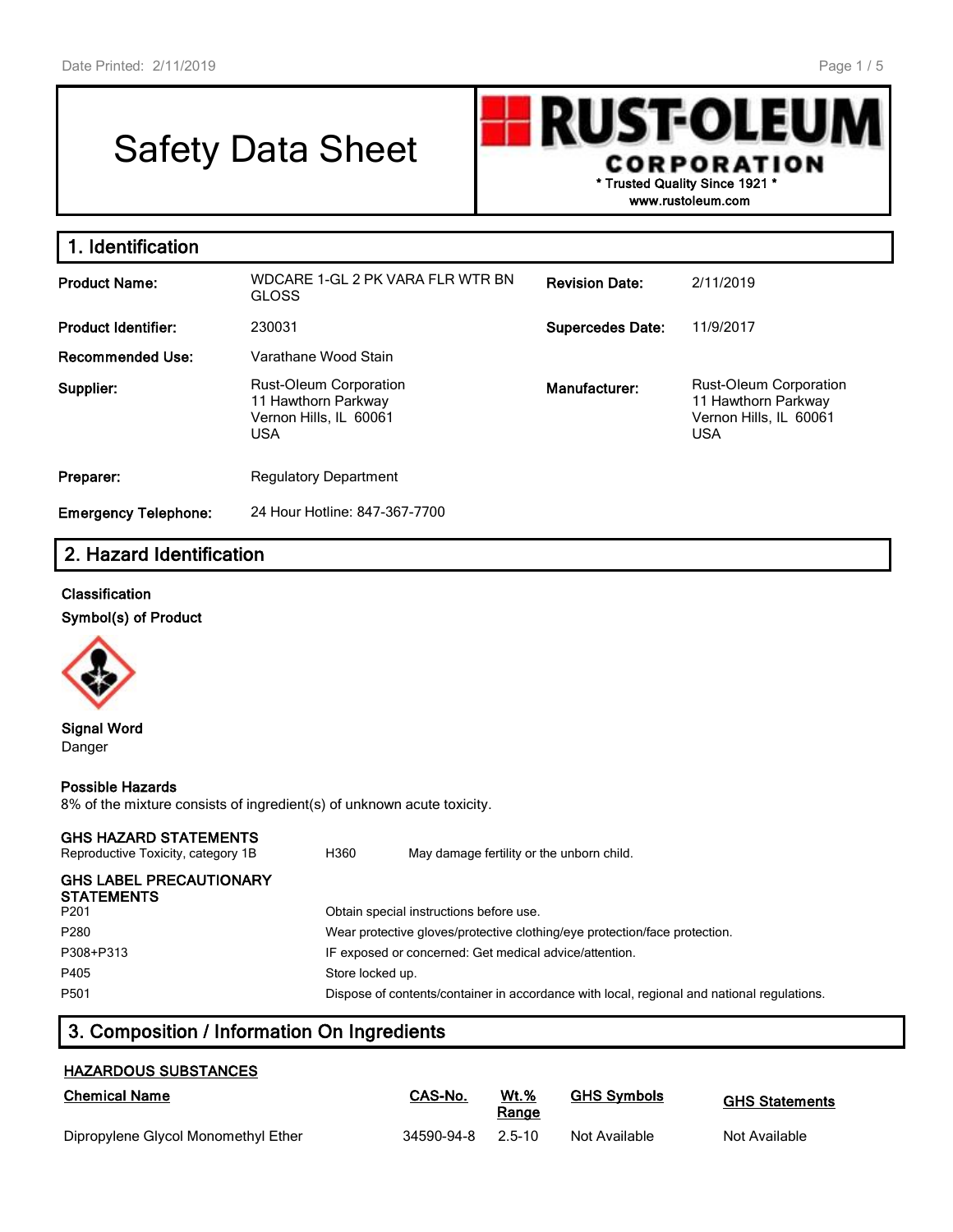| Date Printed: 2/11/2019 |          |             |                       | Page $2/5$               |
|-------------------------|----------|-------------|-----------------------|--------------------------|
| N-Methyl 2-Pyrrolidone  | 872-50-4 | $25 - 10$   | GHS07-GHS08           | H315-319-332-335-360     |
| Triethylamine           | 121-44-8 | $0.1 - 1.0$ | GHS02-GHS05-<br>GHS06 | H225-302-311-314-331-335 |

## **4. First-Aid Measures**

**FIRST AID - EYE CONTACT:** Immediately flush eyes with plenty of water for at least 15 minutes holding eyelids open. Get medical attention. Do NOT allow rubbing of eyes or keeping eyes closed.

**FIRST AID - SKIN CONTACT:** Wash skin with soap and water. Remove contaminated clothing. Get medical attention if irritation develops or persists.

**FIRST AID - INHALATION:** Remove to fresh air. If not breathing, give artificial respiration. If breathing is difficult, give oxygen. Get immediate medical attention. Do NOT use mouth-to-mouth resuscitation. If you experience difficulty in breathing, leave the area to obtain fresh air. If continued difficulty is experienced, get medical assistance immediately.

**FIRST AID - INGESTION:** If swallowed, rinse mouth with water. If feeling unwell, get medical attention. Swallowing less than an ounce will not cause significant harm. For larger amounts, do not induce vomiting, but give one or two glasses of water to drink and get medical attention.

| 5. Fire-Fighting Measures |
|---------------------------|
|---------------------------|

**EXTINGUISHING MEDIA:** Alcohol Film Forming Foam, Carbon Dioxide, Dry Chemical, Dry Sand, Water Fog

**UNUSUAL FIRE AND EXPLOSION HAZARDS:** Keep containers tightly closed. FLASH POINT IS TESTED TO BE GREATER THAN 200 DEGREES F. No unusual fire or explosion hazards noted.

**SPECIAL FIREFIGHTING PROCEDURES:** Water may be used to cool closed containers to prevent buildup of steam. If water is used, fog nozzles are preferred.

**Special Fire and Explosion Hazard (Combustible Dust):** No Information

#### **6. Accidental Release Measures**

**STEPS TO BE TAKEN IF MATERIAL IS RELEASED OR SPILLED:** If spilled, contain spilled material and remove with inert absorbent. Dispose of contaminated absorbent, container, and unused contents in accordance with local, state, and federal regulations. Do not incinerate closed containers

## **7. Handling and Storage**

**HANDLING:** Wash thoroughly after handling. Wash hands before eating. Remove contaminated clothing and launder before reuse. Use only with adequate ventilation. Follow all SDS and label precautions even after container is emptied because it may retain product residues. Avoid breathing fumes, vapors, or mist. Avoid contact with eyes, skin and clothing.

**STORAGE:** Store in a dry, well ventilated place. Keep container tightly closed when not in use.

**Advice on Safe Handling of Combustible Dust:** No Information

## **8. Exposure Controls / Personal Protection**

| <b>Chemical Name</b>                   | CAS-No.    | Weight %<br>Less Than | <b>ACGIH TLV-</b><br>TWA | <b>ACGIH TLV-</b><br><b>STEL</b> | <b>OSHA PEL-TWA</b> | <b>OSHA PEL-</b><br><b>CEILING</b> |
|----------------------------------------|------------|-----------------------|--------------------------|----------------------------------|---------------------|------------------------------------|
| Dipropylene Glycol Monomethyl<br>Ether | 34590-94-8 | 10.0                  | $100$ ppm                | $150$ ppm                        | $100$ ppm           | N.E.                               |
| N-Methyl 2-Pyrrolidone                 | 872-50-4   | 5.0                   | N.E.                     | N.E.                             | N.E.                | N.E.                               |
| Triethylamine                          | 121-44-8   | 1.0                   | $0.5$ ppm                | ppm                              | 25 ppm              | N.E.                               |

#### **PERSONAL PROTECTION**

**ENGINEERING CONTROLS:** Use process enclosures, local exhaust ventilation, or other engineering controls to control airborne levels below recommended exposure limits. Prevent build-up of vapors by opening all doors and windows to achieve crossventilation.

**RESPIRATORY PROTECTION:** A respiratory protection program that meets OSHA 1910.134 and ANSI Z88.2 requirements must be followed whenever workplace conditions warrant a respirator's use.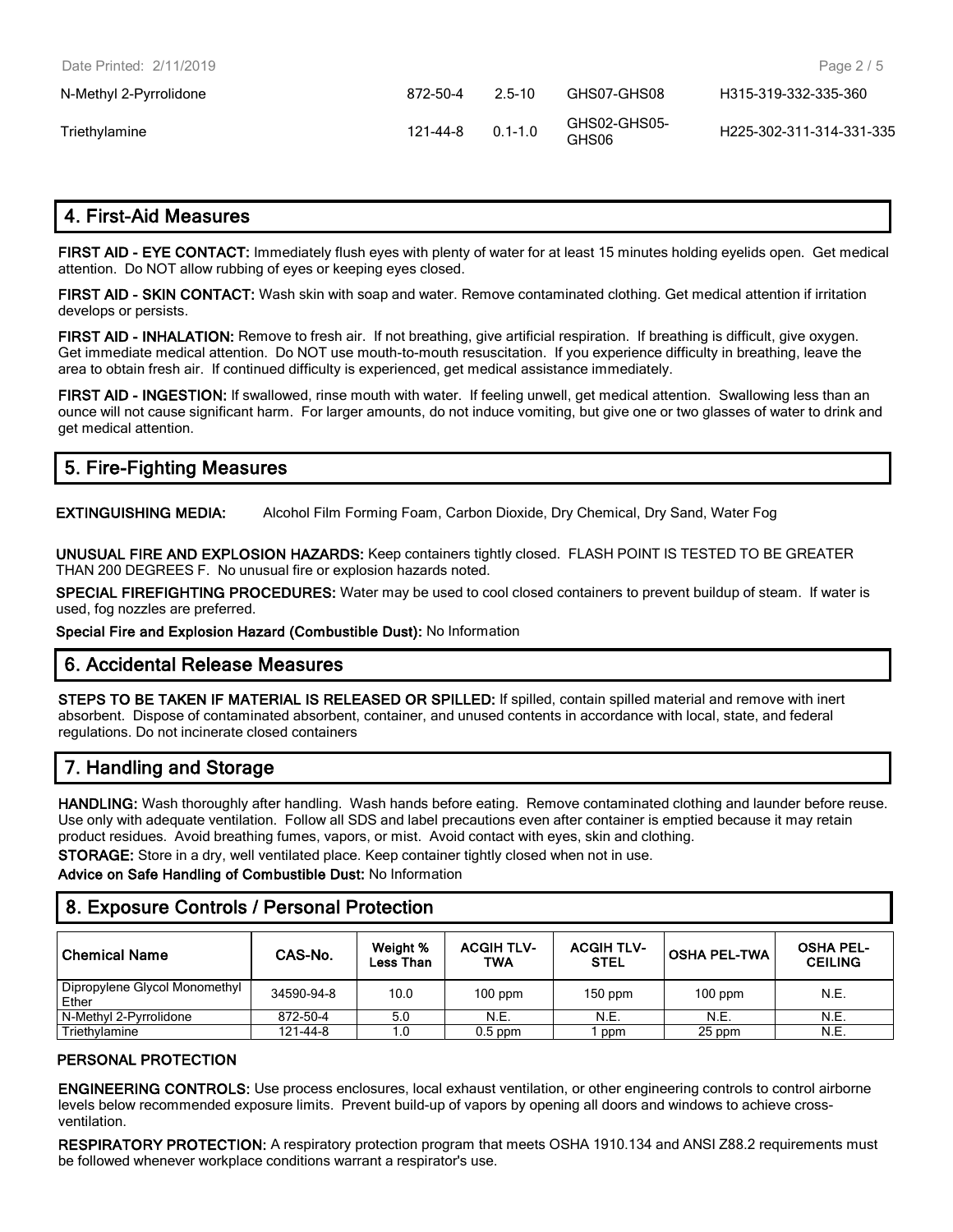**SKIN PROTECTION:** Use gloves to prevent prolonged skin contact. Nitrile or Neoprene gloves may afford adequate skin protection.

**EYE PROTECTION:** Use safety eyewear designed to protect against splash of liquids.

**OTHER PROTECTIVE EQUIPMENT:** Refer to safety supervisor or industrial hygienist for further guidance regarding types of personal protective equipment and their applications.

**HYGIENIC PRACTICES:** Wash thoroughly with soap and water before eating, drinking or smoking. Remove contaminated clothing immediately and launder before reuse.

**Engineering Measures for Combustible Dust:** No Information

## **9. Physical and Chemical Properties**

| Appearance:<br>Odor:                          | Liquid<br>Mild              | <b>Physical State:</b><br><b>Odor Threshold:</b> | Liguid<br>N.E. |
|-----------------------------------------------|-----------------------------|--------------------------------------------------|----------------|
| <b>Relative Density:</b><br>Freeze Point, °C: | 1.015<br>N.D.               | pH:<br><b>Viscosity:</b>                         | N.A.<br>N.D.   |
| <b>Solubility in Water:</b>                   | Miscible                    | <b>Partition Coefficient, n-</b>                 | N.D.           |
| Decompostion Temp., °C:                       | N.D.                        | octanol/water:                                   |                |
| Boiling Range, °C:                            | 100 - 537                   | <b>Explosive Limits, vol%:</b>                   | $1.1 - 14.0$   |
| <b>Flammability:</b>                          | Does not Support Combustion | Flash Point, °C:                                 | 94             |
| <b>Evaporation Rate:</b>                      | Slower than Ether           | Auto-ignition Temp., °C:                         | N.D.           |
| <b>Vapor Density:</b>                         | Heavier than Air            | <b>Vapor Pressure:</b>                           | N.D.           |

(See "Other information" Section for abbreviation legend)

## **10. Stability and Reactivity**

**CONDITIONS TO AVOID:** No Information

**INCOMPATIBILITY:** Incompatible with strong oxidizing agents, strong acids and strong alkalies.

**HAZARDOUS DECOMPOSITION:** When heated to decomposition, it emits acrid smoke and irritating fumes.

**HAZARDOUS POLYMERIZATION:** Will not occur under normal conditions.

**STABILITY:** This product is stable under normal storage conditions.

## **11. Toxicological Information**

**EFFECTS OF OVEREXPOSURE - EYE CONTACT:** Irritating, and may injure eye tissue if not removed promptly.

**EFFECTS OF OVEREXPOSURE - SKIN CONTACT:** Low hazard for usual industrial handling or commercial handling by trained personnel.

**EFFECTS OF OVEREXPOSURE - INHALATION:** High gas, vapor, mist or dust concentrations may be harmful if inhaled. Avoid breathing fumes, spray, vapors, or mist.

**EFFECTS OF OVEREXPOSURE - INGESTION:** Substance may be harmful if swallowed.

**EFFECTS OF OVEREXPOSURE - CHRONIC HAZARDS:** No Information

**PRIMARY ROUTE(S) OF ENTRY:** Eye Contact, Ingestion, Inhalation, Skin Absorption, Skin Contact

#### **ACUTE TOXICITY VALUES**

#### **The acute effects of this product have not been tested. Data on individual components are tabulated below:**

| CAS-No.    | <b>Chemical Name</b>                | Oral LD50      | <b>Dermal LD50</b> | Vapor LC50  |
|------------|-------------------------------------|----------------|--------------------|-------------|
| 34590-94-8 | Dipropylene Glycol Monomethyl Ether | 5350 mg/kg Rat | 9500 mg/kg Rabbit  | $>20$ mg/L  |
| 872-50-4   | N-Methyl 2-Pyrrolidone              | 3914 mg/kg Rat | 8000 mg/kg Rabbit  | 20 mg/L Rat |
| 121-44-8   | Triethylamine                       | 460 mg/kg Rat  | 415 mg/kg Rabbit   | N.E.        |

N.E. - Not Established

## **12. Ecological Information**

**ECOLOGICAL INFORMATION:** Product is a mixture of listed components.

## **13. Disposal Information**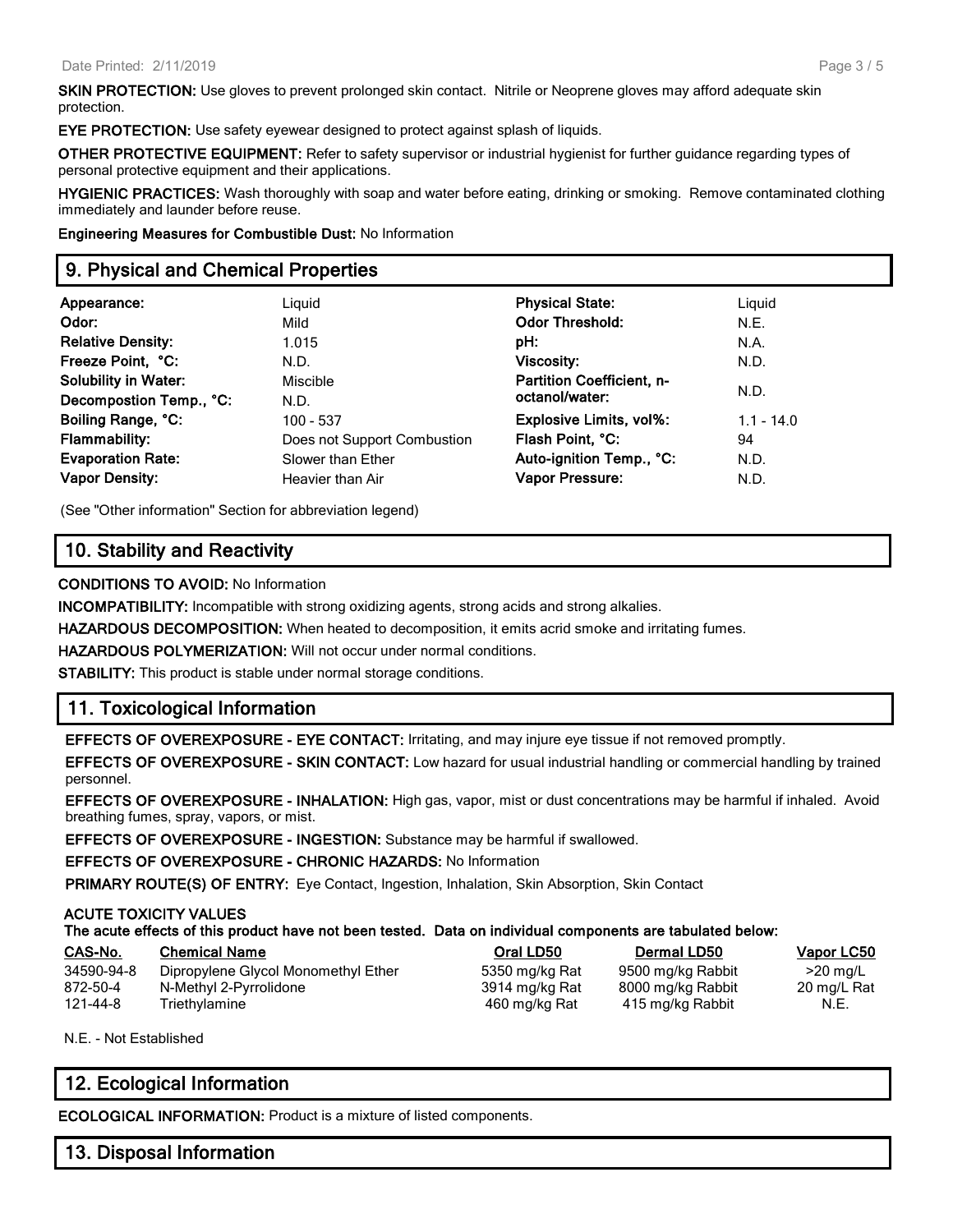**DISPOSAL INFORMATION:** Dispose of material in accordance to local, state, and federal regulations and ordinances. Do not allow to enter waterways, wastewater, soil, storm drains or sewer systems.

| 14. Transport Information |  |  |  |  |
|---------------------------|--|--|--|--|
|---------------------------|--|--|--|--|

|                              | Domestic (USDOT) | International (IMDG) | Air (IATA)    | <b>TDG (Canada)</b> |
|------------------------------|------------------|----------------------|---------------|---------------------|
| <b>UN Number:</b>            | N.A.             | N.A.                 | N.A.          | N.A.                |
| <b>Proper Shipping Name:</b> | Not Regulated    | Not Regulated        | Not Regulated | Not Regulated       |
| <b>Hazard Class:</b>         | N.A.             | N.A.                 | N.A.          | N.A.                |
| <b>Packing Group:</b>        | N.A.             | N.A.                 | N.A.          | N.A.                |
| <b>Limited Quantity:</b>     | No               | No.                  | No            | No.                 |

## **15. Regulatory Information**

#### **U.S. Federal Regulations:**

#### **CERCLA - SARA Hazard Category**

This product has been reviewed according to the EPA 'Hazard Categories' promulgated under Sections 311 and 312 of the Superfund Amendment and Reauthorization Act of 1986 (SARA Title III) and is considered, under applicable definitions, to meet the following categories:

Reproductive toxicity

#### **Sara Section 313:**

This product contains the following substances subject to the reporting requirements of Section 313 of Title III of the Superfund Amendment and Reauthorization Act of 1986 and 40 CFR part 372:

| <b>Chemical Name</b>   | CAS-No.  |
|------------------------|----------|
| N-Methyl 2-Pyrrolidone | 872-50-4 |
| Triethylamine          | 121-44-8 |

#### **Toxic Substances Control Act:**

This product contains the following chemical substances subject to the reporting requirements of TSCA 12(b) if exported from the United States:

No TSCA 12(b) components exist in this product.

## **U.S. State Regulations:**

#### **California Proposition 65:**

**WARNING:** Reproductive Harm - www.P65Warnings.ca.gov.